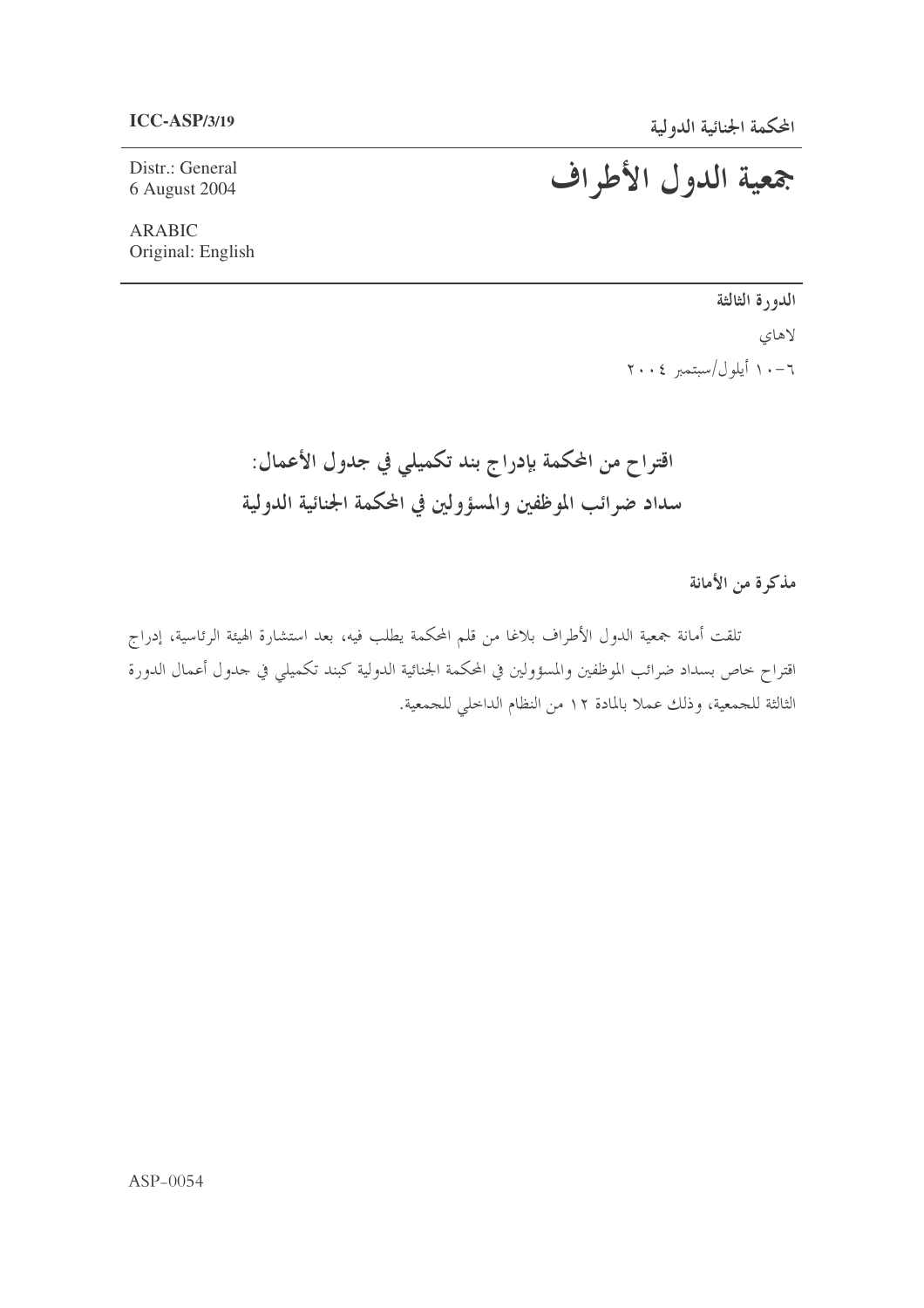## سداد ضرائب الموظفين والمسؤولين في المحكمة الجنائية الدولية

ألف – المقدمة

١– تَدرُس وثيقة المعلومات الأساسية هذه مسألة سداد الضرائب التي يؤديها الموظفون والمسؤولون في المحكمة الجنائية الدولية لحكوماتمم عن المرتبات، والأجور، والعلاوات التي يتلقوها من المحكمة.

ولدى معالجة هذه المسألة، تم النظر في ممارسة منظمات دولية أخرى، ومداولات اللجنة  $-7$ التحضيرية للمحكمة الجنائية الدولية ("اللجنة التحضيرية")، ونظام روما الأساسي، واتفاق امتيازات المحكمة الجنائية الدولية وحصاناتما، وموقف جمعية الدول الأطراف ("الجمعية") (من خلال اعتمادها للنظام الأساسي لموظفي المحكمة) (`) والولاية القضائية للمحكمة الإدارية لمنظمة العمل الدولية.

باء التحليل

- $\sim$ بإنشاء صندوق الاقتطاعات الإلزامية ومعادلة الضرائب؛
- $\sim$ أو من حلال اتفاقات بين المنظمة الدولية (بصفتها هيئة موظَّفة) والدول التي تفرض الضرائب، تعيد الدولة بمقتضاها إلى المنظمة جميع ضرائب الدخل التي حصلت المنظمة عليها من مرتبات موظفيها وأجورهم وعلاواقم.

<sup>(</sup>١) القرار، ICC-ASP/2/Res.2 ، المرفق.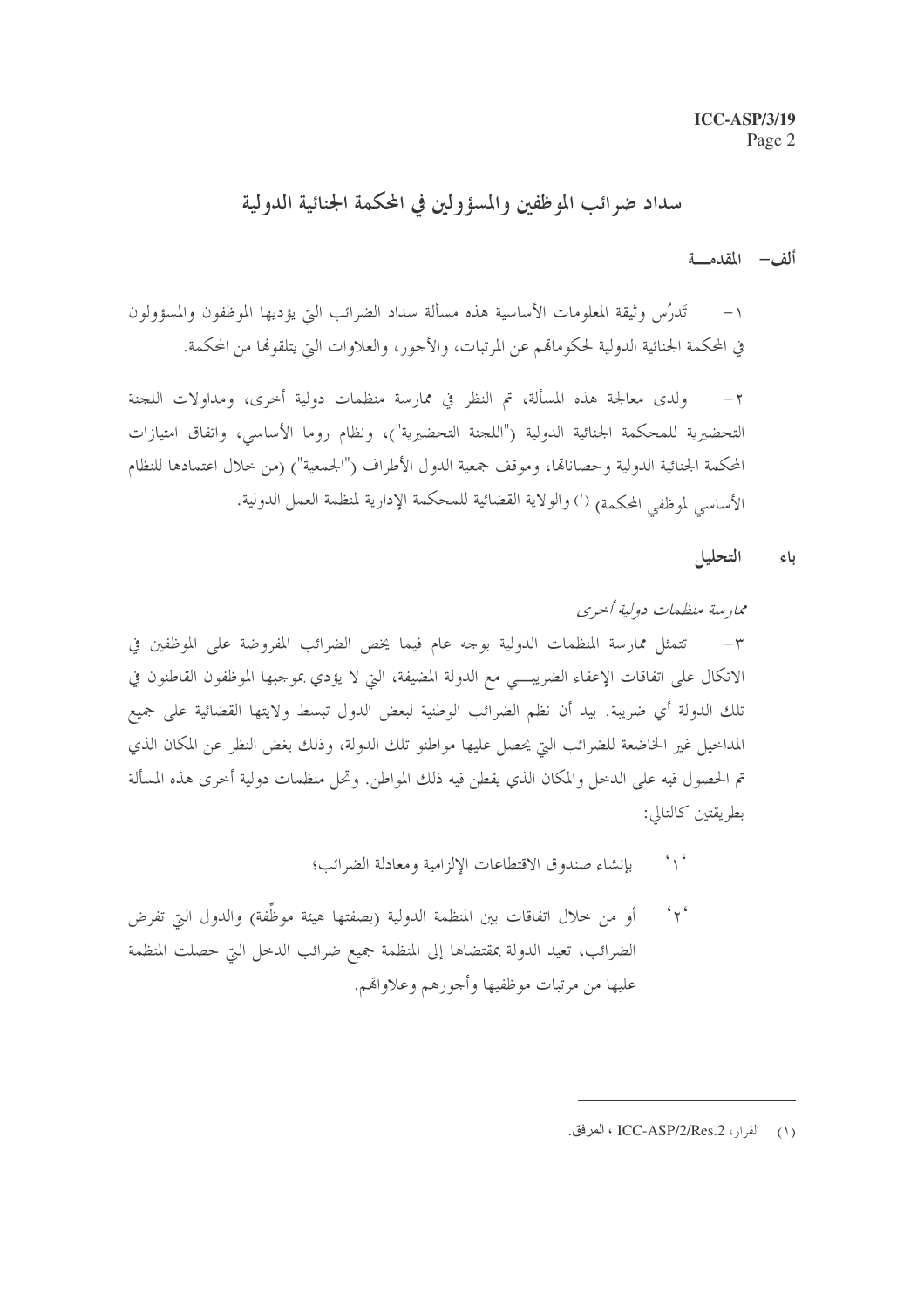دراسة اللجنة التحضيرية لموضوع سداد الضرائب

لم تعتمد اللجنة التحضيرية نظاما للاقتطاعات الإلزامية ومعادلة الضرائب في المحكمة. وفي  $-\xi$ مداولاتما بمذا الصدد، قيل إن الإجراء المعقد الخاص بالاقتطاعات الإلزامية الذي يشمل المرتبات الإجمالية والصافية، وصندوق معادلة الضرائب، هو إجراء اعتمدته الأمم المتحدة في خمسينيات القرن العشرين لمعالجة اهتمامات خاصة بالولايات المتحدة، التي لم يكن بمستطاعها أن تقبل، لأسباب دستورية، مبدأ الإعفاء من الضرائب بالنسبة إلى موظفين في الأمم المتحدة كانوا مواطنين من الولايات المتحدة. واعتُبر وضع المحكمة وضعا مختلفا عن وضع الأمم المتحدة في الخمسينيات، ولذلك رُمًى أن إنشاء صندوق للاقتطاعات الإلزامية ومعادلة الضرائب أمرٍ غيرٍ ضروري. وقد انطلقت اللجنة التحضيرية في اعتمادها لهذا النهج من افتراض أن معظم موظفي المحكمة سيكونون مواطنين من الدول الأطراف التي ستوقع على اتفاق امتيازات المحكمة الجنائية الدولية وحصاناتما وتصدق عليه.

نظام روما الأساسبي

٥– عملا بأحكام الفقرتين ١و٣ من المادة ٤٨ في نظام روما الأساسي تتمتع المحكمة ويتمتع مسؤولوها وموظفوها بالامتيازات والحصانات الضرورية كبي يقوموا بواجباقم. وكما يرد أدناه، ذهبت المحكمة الإدارية لمنظمة العمل الدولية إلى أن وضع الإعفاء الضريبي أمر أساسي للحفاظ على استقلال الخدمة المدنية الدولية. وبناء عليه، فمن المسلم به أن مثل هذا الإعفاء وارد ضمن هذا الشرط من شروط النظام الأساسي.

اتفاق الامتيازات والحصانات يُعفى اتفاق امتيازات المحكمة الجنائية الدولية وحصاناقما الذي أصبح نافذ المفعول في تموز/يوليو  $-7$ ٢٠٠٤ مسؤولي المحكمة وموظفيها من الضرائب على المرتبات والأجور والعلاوات التي تؤديها لهم المحكمة.

## النظام الأساسي للموظفين

تنص القاعدة ٣,٥ من النظام الأساسي للموظفين على أنه يجوز للمدعى العام أن يبرم مع الدول  $-\vee$ اتفاقات ثنائية بشأن سداد الضرائب، حيثما كان ذلك القيام بذلك مناسبا لتحقيق مصالح المحكمة. ومن ثم فالنظام الأساسي لا يقر تلقائيا الحق في سداد ضرائب الموظفين.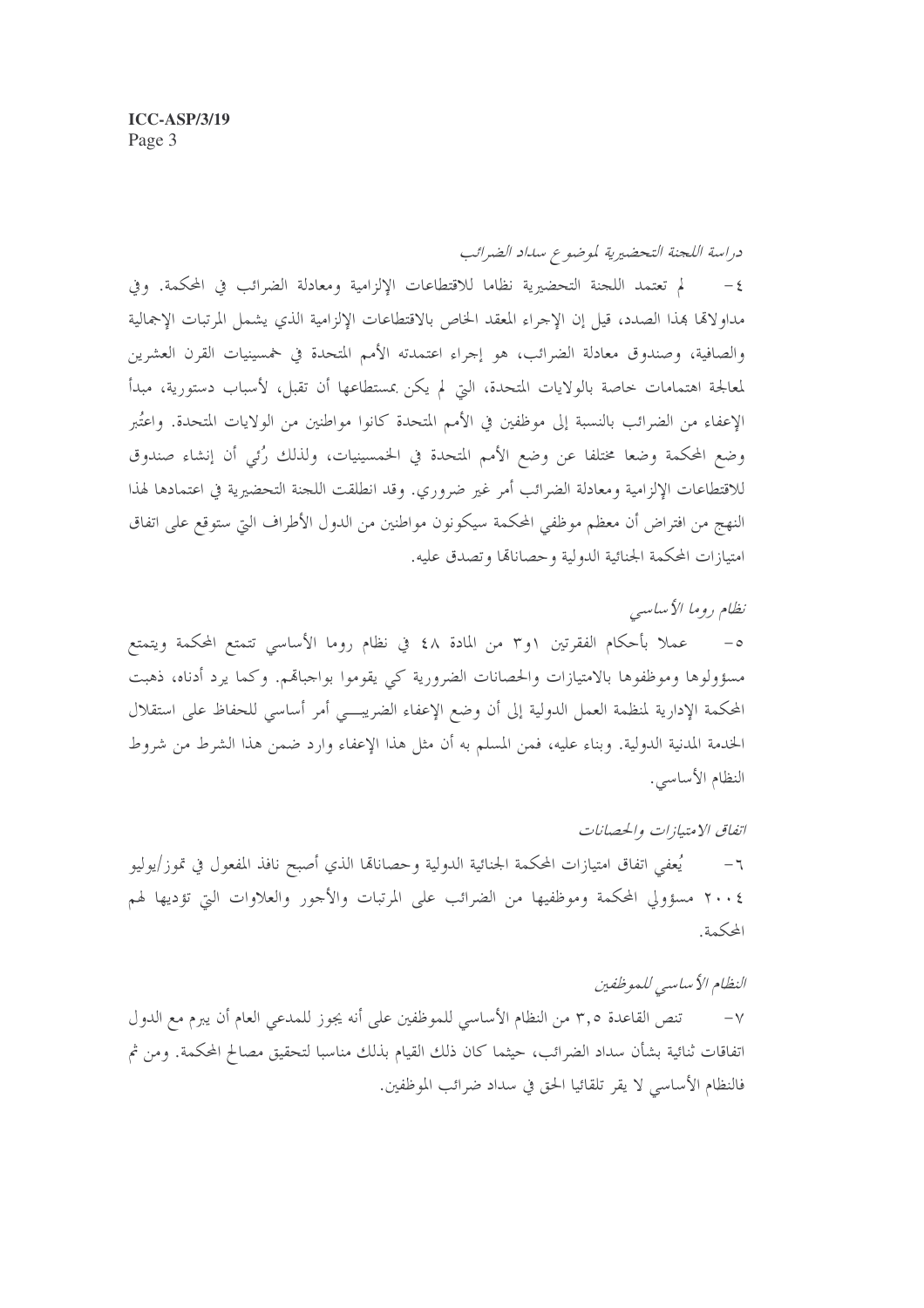قوانين المحكمة الإدارية لمنظهة الععل الدولية صرحت المحكمة الإدارية لمنظمة العمل الدولية بوضوح بأن "الإعفاء من الضرائب الوطنية شرط  $-\lambda$ أساسي للتوظيف في الخدمة المدنية الدولية، وهو ضمانة هامة للاستقلال والموضوعية"،( ) وذهبت إلى أن هذا المبدأ" أمر أساسي بالنسبة إلى قانون الخدمة المدنية الدولية"(")

وقد اعتُبر هذا المبدأ مستقلا عن أي ترتيب بين المنظمة الموظِّفة والحكومة التي تجيى الضرائب(٤).  $-9$ وأعلنت المحكمة الإدارية لمنظمة العمل الدولية أنه حيثما لا ترتبط دولة عضو بترتيب ما مع المنظمة الدولية كي ترد إليها الضرائب التي جبتها، فإن على المنظمة واجب سداد الضرائب المقتطعة لموظفها التي اقتطعت منه، وتتحمل عبء المبلغ الزائد المدفوع للدول الأعضاء بصفة جماعية (من حلال مساهمالها المقررة في ميزانية المنظمة) (°).

وكانت الحالات التي بتت فيها المحكمة الإدارية لمنظمة العمل الدولية في هذا المجال تتعلق كلها  $-1$ بموظفين فُرضت عليهم ضرائب من دول موقعة على الوثائق الدستورية للمنظمات المعنية. ومع أنه ليست هناك أي حالة قابلة للمقارنة مباشرة بواجبات المحكمة حيال موظف من دولة ليست طرفا في نظام روما الأساسي، فمن المحتمل ألا تنتقص المحكمة الإدارية لمنظمة العمل الدولية من المبدإ العام الذي ينص على تأمين وضع الإعفاء الضريب, لموظفي الخدمة المدنية الدولية في مثل هذه الحالة. ويدعم هذا المبدأ العام، هو والمبدأ الأساسي الذي ينص على "أجر واحد مقابل عمل واحد"(``) الرأي القائل بأنه يتعين أن يحصل جميع موظفى المحكمة على أجور معفاة من الضرائب، بغض النظر عن موقف حكوماتهم (سواء كانت تمثل دولا أطرافا أو غير أطراف).

- (٢) في قضية كروتش، حكم المحكمة الإدارية لمنظمة العمل الدولية رقم ٢٠٣٢ ٢
	- (٣) فيي قضية روز، حكم المحكمة الإدارية لمنظمة العمل الدولية رقم ٢٢٥٦
		- (٤) حكم المحكمة الإدارية رقم ٢٠٣٢
		- (٥) حكم المحكمة الإدارية لمنظمة العمل الدولية ٢٢٥٦

<sup>(</sup>٦) . انظر في قضية ميرماند، حكم المحكمة الإدارية لمنظمة العمل الدولية رقم ١١٨٢، وكما هو مجسد في العهد الدولي ، الحقوق الاقتصادية والاجتماعية والثقافية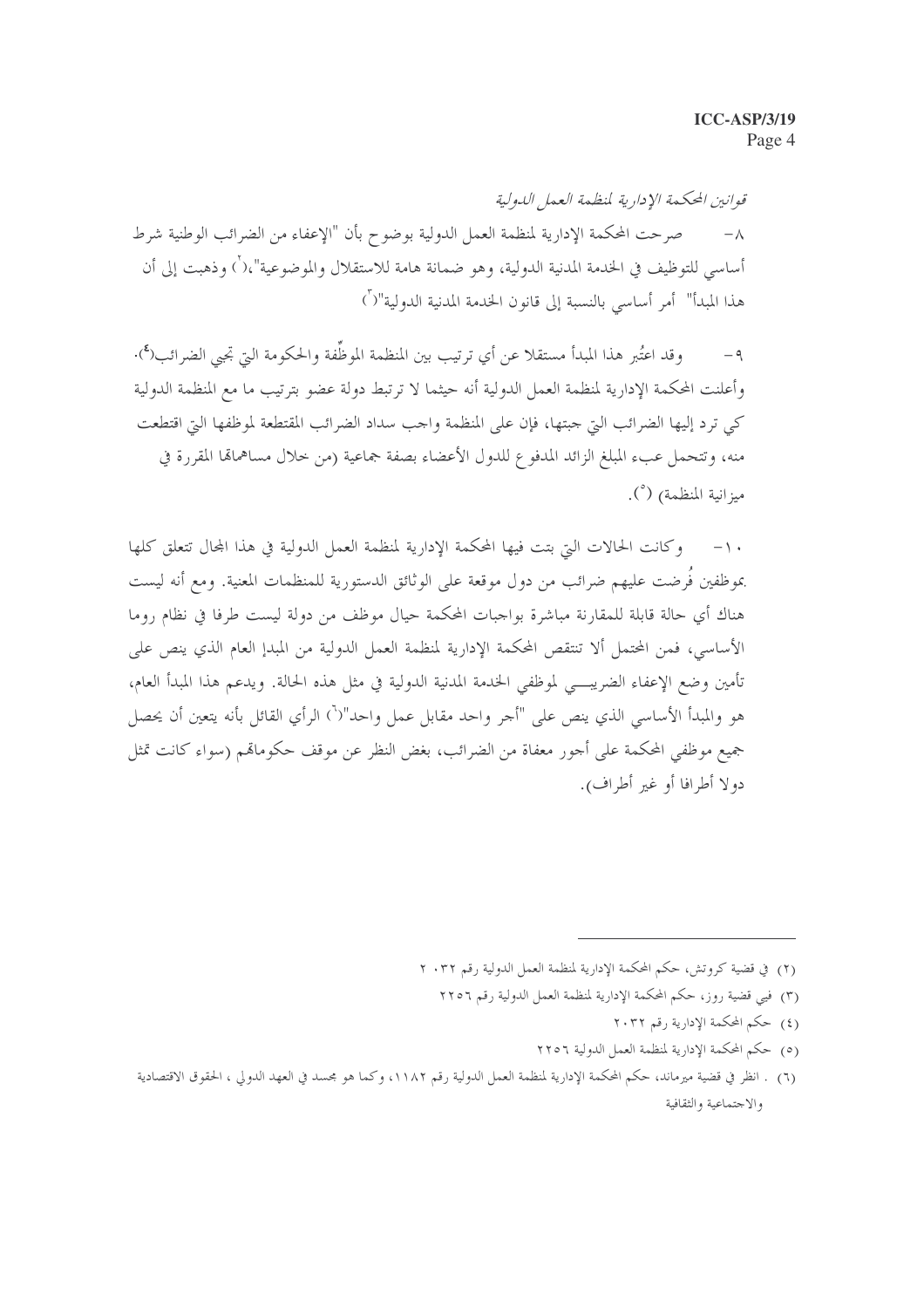جيم– تطبيق التحليل على المكمة

من المقترح، في ضوءِ ما سبق، أن يحصل جميع موظفي المحكمة من الدول الأطراف على مرتباهم  $-11$ وأجورهم وعلاواقمم معفاة من الضرائب، وذلك بغض النظر عما إذا كانت الدولة قد وقعت على اتفاق امتيازات المحكمة الجنائية الدولية وحصاناتما، أو أي دولة مضيفة، أو اتفاق ثنائي آخر. وعلاوة على ذلك، فحيثما تجبي مثل هذه الدول الضرائب من الموظفين على الدخل المحصل عليه خلال العمل في المحكمة، يتعين على المحكمة أن ترد مبلغ هذه الضرائب إلى الموظف. وتحقيقا لهذه الغاية، أن تطلب جمعية الدول الأطراف إلى هذه الدول أن توقع على اتفاق امتيازات المحكمة الجنائية الدولية وحصاناقما وتصدق عليه وتتخذ أي تدابير ضرورية أخرى لإعفاء مواطنيها من الضرائب على المرتبات والأجور والعلاوات التي يتقاضوها من المحكمة. ويرد برفقة هذا التقرير مشروع قرار بمذا المعنى. وفي جميع الحالات التي تواصل الدول الأطراف فيها فرض ضريبة الدحل على موظفي المحكمة، لن يكون أمام المحكمة أي خيار سوى تعويض الموظف المعنى وتسعى بدورها إلى الحصول على تعويض، وذلك في المقام الأول من الدولة الجابية للضريبة عن طريق اتفاقات ثنائية مستقلة، فإن تعذر ذلك، يُحصَّل على التعويض من الدول الأطراف بصورة جماعية كجزء من عملية تسديد الاشتراكات السنوية.

١٢– ويمكن أن يحتج البعض بأنه من غير المعقول توقع تعويض الدول الأطراف لموظفين في المحكمة من دول غير أطراف في نظام روما الأساسي عن الضرائب التي يؤديها هؤلاء الموظفون لحكوماتهم. غير أنه ليس لهذا الاقتراح أي سند في قضاء المحكمة الإدارية لمنظمة العمل الدولية الذي يجري إعداده في نطاق الدول الأعضاء في الأمم المتحدة (المعادل للدول الأطراف في المحكمة) وقد يُرفض لو نظرت فيه مباشرة المحكمة الإدارية لمنظمة العمل الدولية. وبناء عليه، يتعين أن تتصرف المحكمة على أساس أن أي موظف — أيا كانت جنسيته– يجبر على أداء ضريبة الدحل على مرتبه وأجوره وعلاواته، تتولى المحكمة سداد هذه الضريبة. وبجانب هذا، ينبغي أن تقوم المحكمة باعتماد التدابير المذكورة في مشروع القرار المرفق، وأن تستكشف أيضا إمكانية إبرام اتفاقات للإعفاء الضريبي مع دول ليست أطرافا في نظام روما الأساسي وتسعى إلى جباية الضرائب من موظفيها.

١٣ – وقد سبق أن تخلت اللجنة التحضيرية وجمعية الدول الأطراف خلال مداولاقمما عن النهج البديل المتمثل في وضع نظام للاقتطاعات الإلزامية مع صندوق لمعادلة الضرائب، ومن المقترح ألا يُعاد النظر في ذلك القرار حاليا.